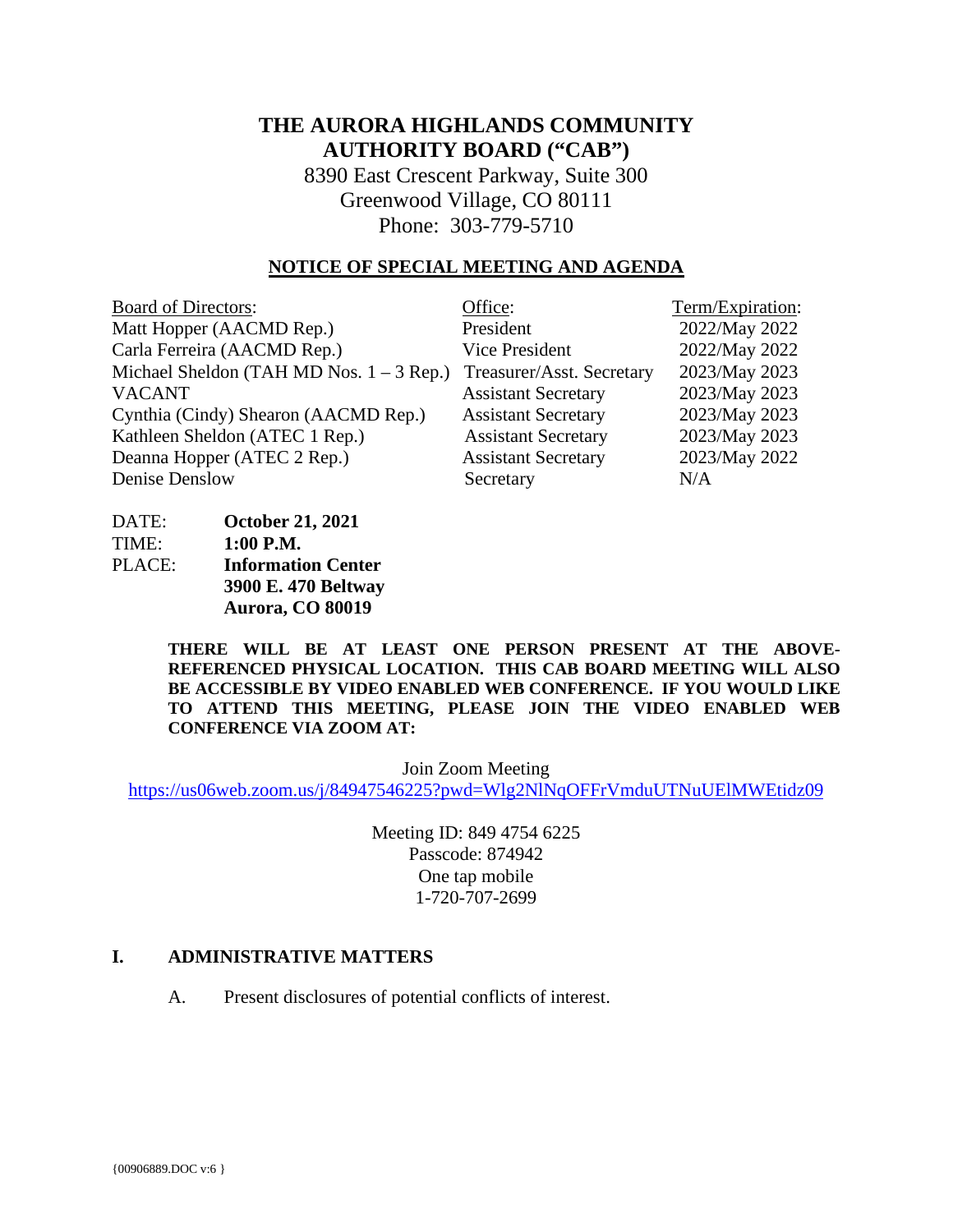- B. Confirm Quorum, location of meeting and posting of meeting notices. Approve Agenda.
- C. Public Comment. Members of the public may express their views to the Board on matters that affect the CAB that are otherwise not on the agenda. Comments will be limited to three (3) minutes per person.

## **II. CONSENT AGENDA**

Consent Agenda – These items are considered to be routine and will be ratified by one motion. There will be no separate discussion of these items unless a board member so requests; in which event, the item will be removed from the Consent Agenda and considered in the Regular Agenda.

A. Review and consider approval of the September 16, 2021 special meeting minutes (enclosure).

## **III. LEGAL MATTERS**

- A. Discuss status of Waiver and Release of Reimbursement Rights among the CAB, Aurora Highlands, LLC and Homebuilders.
	- 1. Acknowledge Waiver and Release of Reimbursement Rights by and among the CAB, Aurora Highlands, LLC and Pulte Home Company, LLC.
	- 2. Acknowledge Waiver and Release of Reimbursement Rights by and among the CAB, Aurora Highlands, LLC and Taylor Morrison of Colorado, Inc.
- B. Discuss proposed Special Tax Revenue Refunding and Improvement Bonds, Series  $2021A_{(3)}$  ("2021A Bonds") and Subordinate Special Tax Revenue Draw Down Bonds, Series  $2021B_{(3)}$  ("2021B Bonds") in a combined maximum aggregate principal amount of up to \$375,000,000 (collectively, the "2021 Bonds").
	- 1. Discuss update to In-Tract cost assumption.
	- 2. Discuss and consider approval of Engagement Letter with Sherman & Howard L.L.C. as District Special Counsel in connection with the issuance of the CAB's 2021A Bonds (enclosure).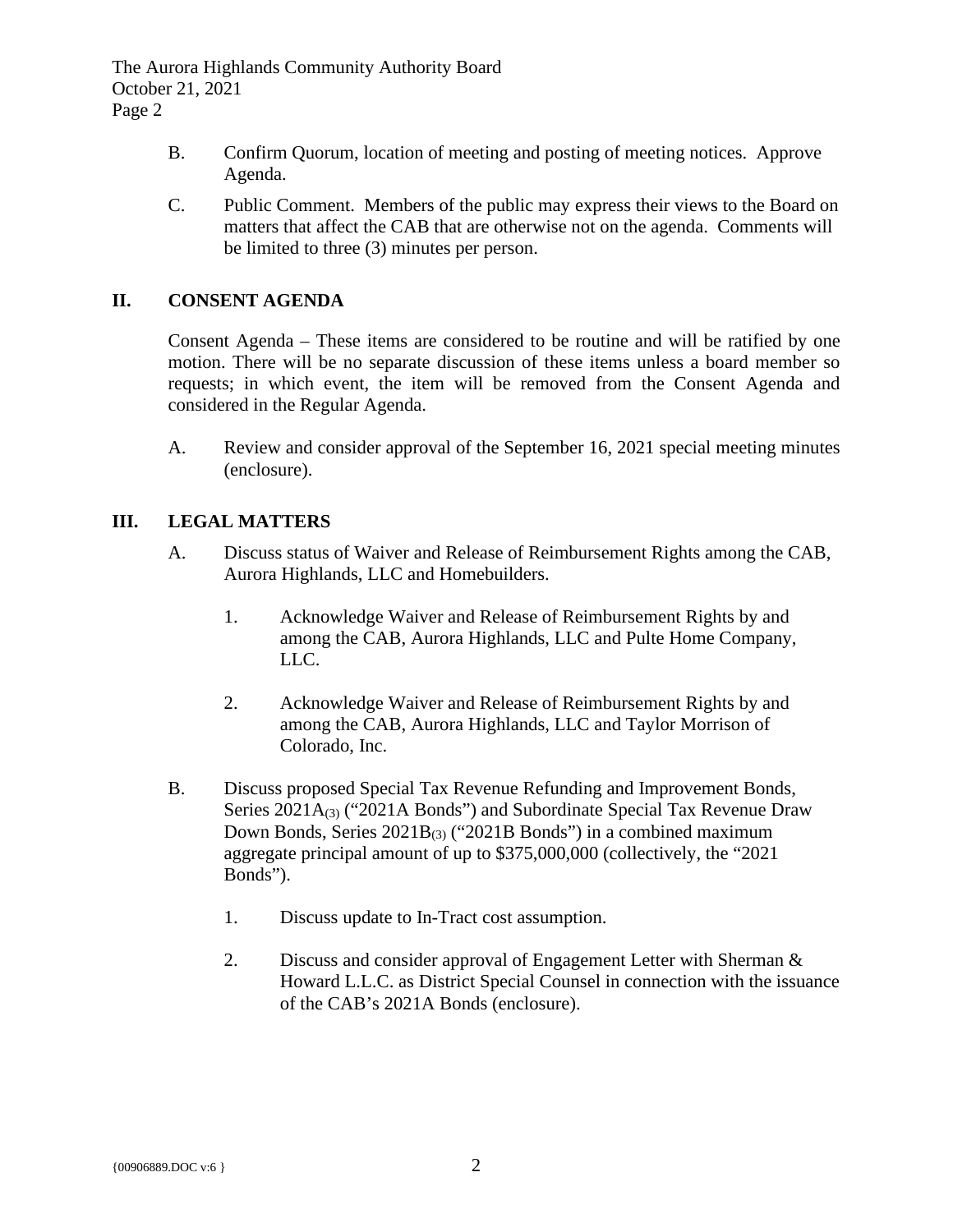- 3. Acknowledge Amended and Restated Inclusion Agreement (Aurora Highlands, LLC / GVR King LLC / GVRE 470 LLC / Green Valley East LLC / SJSA Investments LLC / Aurora Highlands Holdings LLC / Property West of Powhaton) by and among Aerotropolis Area Coordinating Metropolitan District ("AACMD"), Aurora Highlands, LLC, GVR King LLC, GVRE 470 LLC, Green Valley East LLC, SJSA Investments LLC and Aurora Highlands Holdings LLC.
- 4. Acknowledge Amended and Restated Inclusion Agreement (Aurora Tech Center Holdings, LLC / Aurora Tech Center Development, LLC / Property East of Powhaton) by and among AACMD, Aurora Tech Center Holdings, LLC and Aurora Tech Center Development, LLC.
- 5. Acknowledge Amended and Restated Inclusion Agreement (GVR King Commercial LLC / Property East of Powhaton) by and among AACMD, GVR King Commercial LLC and Aurora Tech Center Development, LLC.
- 6. Discuss status of Termination of Inclusion and Exclusion Agreement (Parcels Within Section 20) by and among First Creek Ranch Metropolitan District ("FCRMD"), AACMD and Aurora Highlands, LLC.
- 7. Discuss and consider approval of Amended and Restated Capital Construction and Reimbursement Agreement (In-Tract Improvements) by and between the CAB and Aurora Highlands, LLC (to be distributed).
- 8. Discuss and consider approval of Agreement Regarding Coordination of Facilities Funding for ATEC Development Area by and between the CAB and Aurora Tech Center Development, LLC (to be distributed). Doc. 904393
- 9. Discuss and consider approval of Termination of Agreement for Coordination of Facilities Funding for ATEC Development Area by and among ATEC Metropolitan District No. 1 ("ATEC 1"), the CAB and Aurora Tech Center Development, LLC (to be distributed).
- 10. Discuss separate Revenue Pledge Agreements by and between the CAB and each of the following districts: ATEC 1, ATEC Metropolitan District No. 2 ("ATEC 2"), The Aurora Highlands Metropolitan District No. 1 ("TAH 1"), The Aurora Highlands Metropolitan District No. 2 ("TAH 2"), The Aurora Highlands Metropolitan District No. 3 ("TAH 3") and AACMD (to be distributed).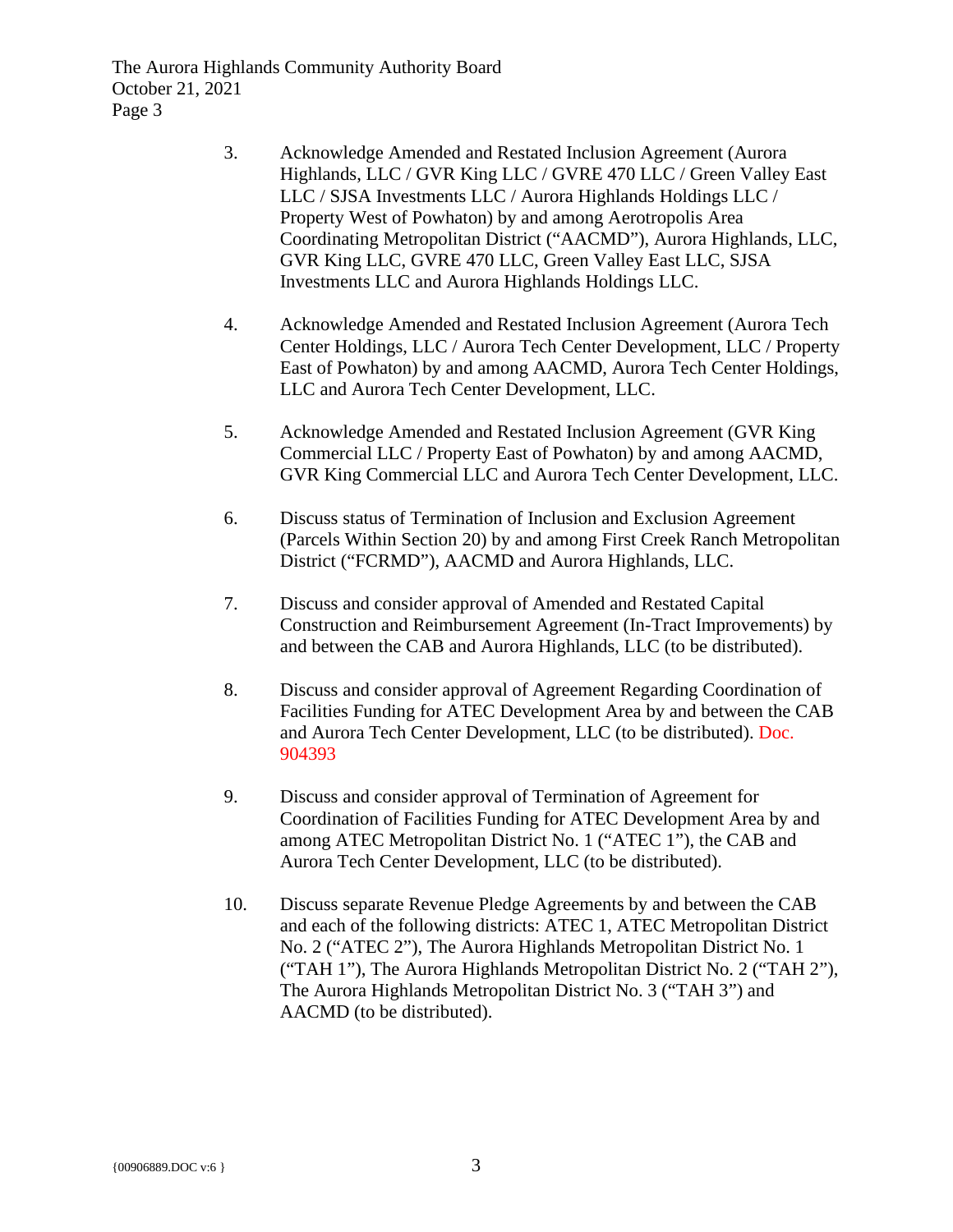- 11. Discuss separate Resolutions authorizing the CAB to enter into Revenue Pledge Agreements with each of the following districts: ATEC 1, ATEC 2, TAH 1, TAH 2, TAH 3 and AACMD relating to the funding of public improvements serving the residents, occupants, property owners and taxpayers of the foregoing metropolitan districts, all of which are to be in the Authority's service area and the operation, maintenance and administration thereof; approving the forms of the Revenue Pledge Agreements; authorizing the execution and delivery thereof and performance by the Authority thereunder; authorizing incidental action; and establishing the effective date thereof (to be distributed).
- 12. Discuss and consider approval of Amended and Restated Mill Levy Policy Agreement by and among the CAB, TAH 1, TAH 2, TAH 3, AACMD, ATEC 1, and ATEC 2.
- 13. Discuss status of Certificate and Waiver (Up to \$165,159,327 The Aurora Highlands Community Authority Board Special Tax Revenue Draw-Down Bonds, Series 2020A) by Oxnard Financial, LLC.
- 14. Discuss status of Certificate and Waiver (Up to \$32,338,830 The Aurora Highlands Community Authority Board Subordinate Special Tax Revenue Draw-Down Bonds, Series 2020B) by Aurora Highlands, LLC.
- 15. FIRST READING (2021 BONDS)
	- a. Discuss Resolution authorizing the issuance of the CAB's 2021 Bonds, for the purpose of financing public improvements serving the residents, occupants, property owners and taxpayers of the Authority's service area and paying the costs incidental to the issuance of the Bonds; approving forms of the indentures of trust and other related documents and instruments and authorizing the execution and delivery thereof and performance by the Authority thereunder; appointing an Authority Representative to act on behalf of the Authority under such indentures of trust; appointing an Authorized Delegate to make certain determinations relating to the Bonds as authorized under Section 11-57-205, C.R.S..; authorizing incidental action; and establishing the effective date thereof ("2021 Bond Resolution") (to be distributed).
	- b. Consider approval, at this First Reading, of placement of consideration of adoption of the proposed 2021 Bond Resolution on the Agenda for a Second Reading during the Public Hearing to be held on the 2021 Bond Resolution on November 18, 2021 at 1:00 p.m. at the Information Center, 3900 E. 470 Beltway, Aurora, CO 80019 and via Zoom.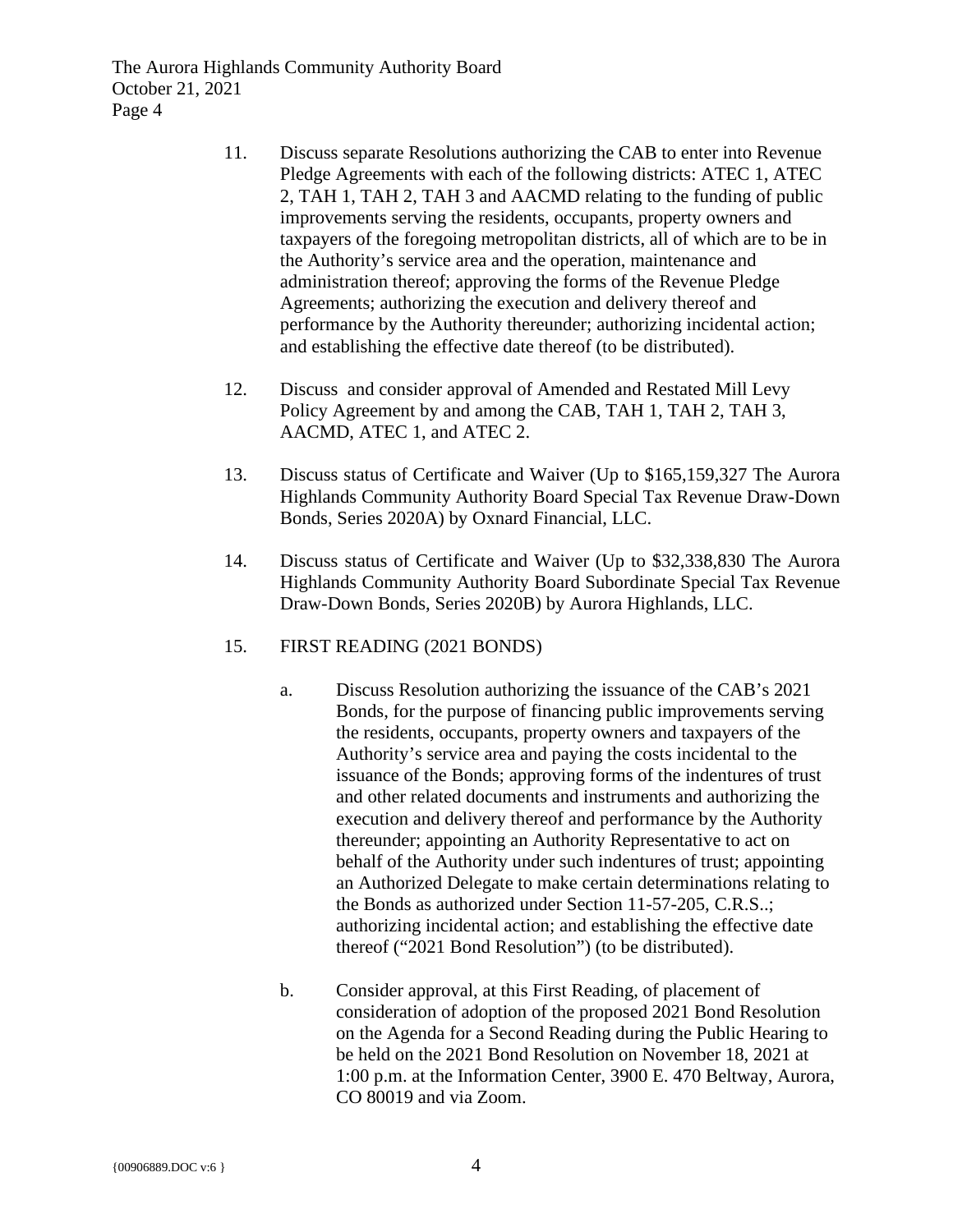> C. Discuss and consider approval of Shared Use Intergovernmental Agreement by and between the CAB and Adams-Arapahoe 28J School District (enclosure). Doc. 887210

# **IV. FINANCIAL MATTERS**

- A. Consider approval of payment of claims for operating costs, in the amount of \$117,715.14 (numbers based upon information available at time of preparation of Agenda, final numbers to be presented by accountant at meeting) (enclosure).
- B. Review and accept cash position report dated August 31, 2021, updated as of October 18, 2021 (enclosure).
- C. Discuss status of 2020 Audit filing.
- D. FIRST READING (BUDGET MATTERS)
	- 1. Discuss need for amendment of the 2021 Budget.
	- 2. Discuss proposed 2022 Budget (enclosure).
	- 3. Consider approval, at this First Reading, of placement of consideration of approval of the proposed Amendment to the 2021 Budget and the 2022 Budget on the Agenda for a Second Reading during the Public Hearing to be held on these Budgets on November 18, 2021 at 1:00 p.m. at the Information Center, 3900 E. 470 Beltway, Aurora, CO 80019 and via Zoom.
- E. Report on status of Aerotropolis Area Regional Transportation Authority ("ARTA") 2021 Bond Issuance.
	- 1. Acknowledge receipt of reimbursement from ARTA.
- F. Discuss and consider approval of acceptance of CAB and AACMD Engineer's Report and Verification of Costs Associated with Public Improvements (Draw No. 40) Engineer's Report and Verification of Costs No. 17 prepared by Schedio Group LLC (enclosure).
- G. Discuss and approve processing October 2021 Series 2020B Bond Draw.